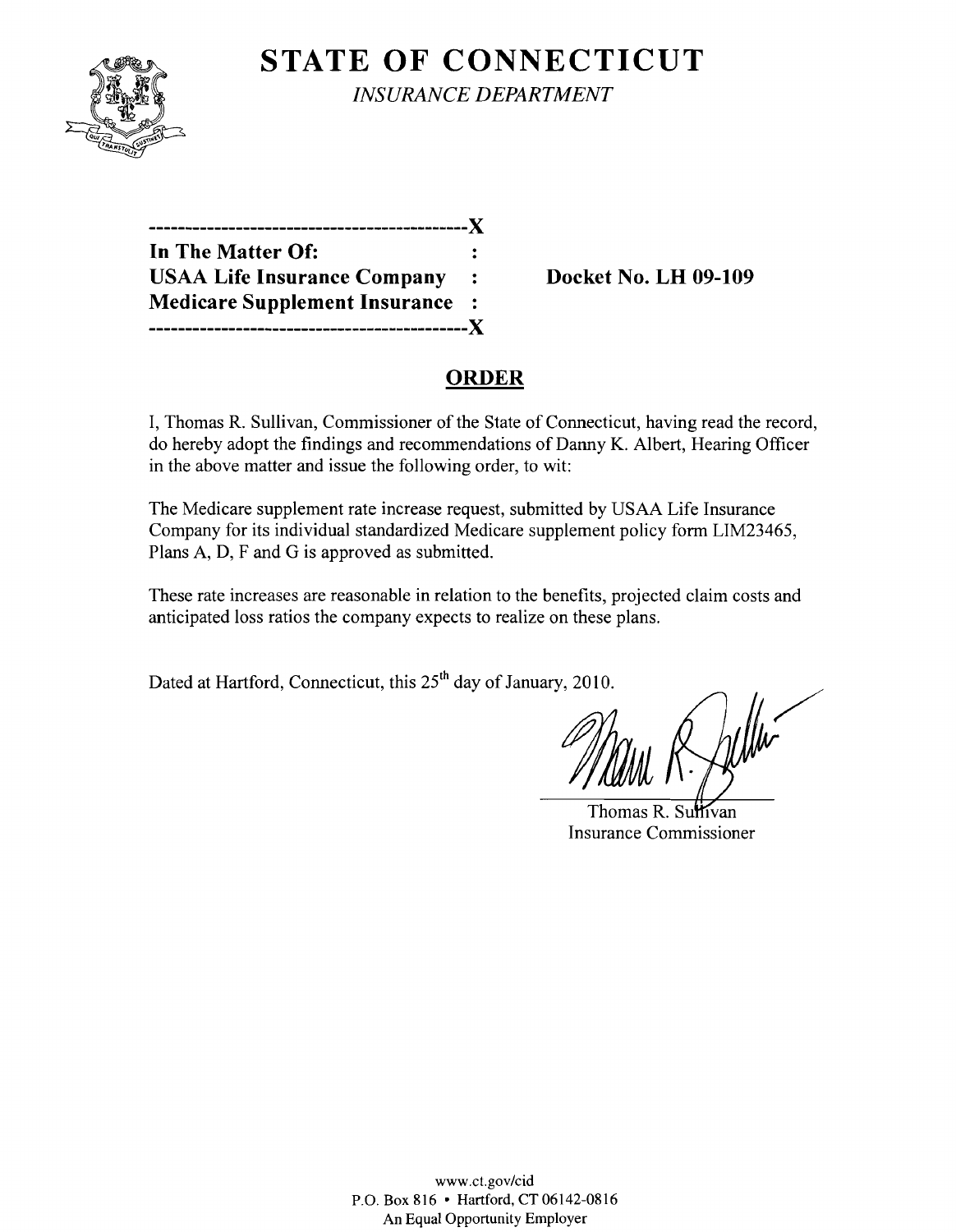

**STATE OF CONNECTICUT** *INSURANCE DEPARTMENT* 

**-----------------------------------------------)( In The Matter Of:** USAA Life Insurance Company : Docket No. LH 9-109 **Medicare Supplement Insurance**   $\ddot{\cdot}$ **-----------------------------------------------)(** 

## **PROPOSED FINAL DECISION**

## **1. INTRODUCTION**

The Insurance Commissioner of the State of Connecticut is empowered to review rates charged for individual and group Medicare supplement policies sold to any resident of this State who is eligible for Medicare. The source for this regulatory authority is contained in Chapter 700c and Section 38a-495a of the Connecticut General Statutes.

After due notice, a hearing was held at the Insurance Department in Hartford on January 13,2010 to consider whether or not the rate increase requested by USAA Life Insurance Company on its standardized Medicare supplement business should be approved.

No members from the general public attended the hearing.

No representatives from USAA Life Insurance Company attended the hearing.

The hearing was conducted in accordance with the requirements of Section 38a-474, Connecticut General Statutes, the Uniform Administrative Procedures Act, Chapter 54 of the Connecticut General Statutes, and the Insurance Department Rules of Practice, Section 38a-8-1 et seq. of the Regulations of Connecticut State Agencies.

A Medicare supplement (or Medigap) policy is a private health insurance policy sold on an individual or group basis which provides benefits that are additional to the benefits provided by Medicare. For many years Medicare supplement policies have been highly regulated under both state and federal law to protect the interests of persons eligible for Medicare who depend on these policies to provide additional coverage for the costs of health care.

Effective December 1, 2005, Connecticut amended its program of standardized Medicare supplement policies in accordance with Section 38a-495a of the Connecticut General Statutes, and Sections 38a-495a-1 through 38a-495a-21 of the Regulations of Connecticut Agencies. This program, which conforms to federal requirements, provides that all insurers offering Medicare supplement policies for sale in the state must offer the basic "core" package of benefits known as Plan A. Insurers may also offer anyone or more of eleven other plans (Plans B through L).

> www.ct.gov/cid P.O. Box 816 • Hartford, CT 06142-0816 An Equal Opportunity Employer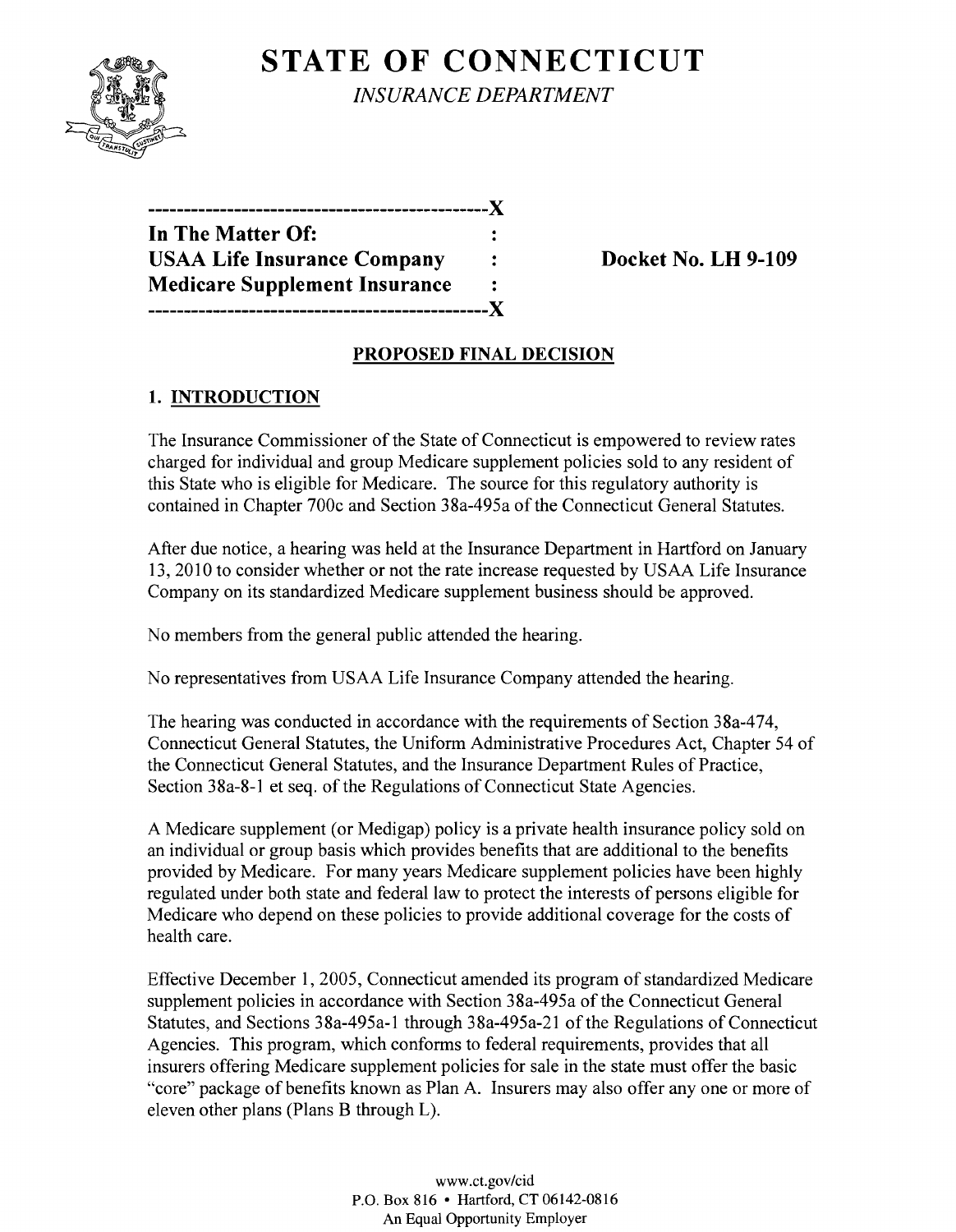Effective January 1,2006, in accordance with Section 38a-495c of the Connecticut General Statutes (as amended by Public Act 05-20) premiums for all Medicare supplement policies in the state must use community rating. Rates for Plans A through L must be computed without regard to age, gender, previous claims history or the medical condition of any person covered by a Medicare supplement policy or certificate.

The statute provides that coverage under Plan A through L may not be denied on the basis of age, gender, previous claims history or the medical condition of any covered person. Insurers may exclude benefits for losses incurred within six months from the effective date of coverage based on a pre-existing condition.

Effective October 1, 1998, carriers that offer Plan B or Plan C must make these plans as well as Plan A, available to all persons eligible for Medicare by reason of disability.

Insurers must also make the necessary arrangements to receive notice of all claims paid by Medicare for their insureds so that supplemental benefits can be computed and paid without requiring insureds to file claim forms for such benefits. This process of direct notice and automatic claims payment is commonly referred to as "piggybacking" or "crossover".

Sections 38a-495 and 38a-522 of the Connecticut General Statutes, and Section 38a-495a-l0 of the Regulations of Connecticut Agencies, state that individual and group Medicare supplement policies must have anticipated loss ratios of 65% and 75%, respectively. Under Sections 38a-495-7 and 38a-495a-l0 of the Regulations of Connecticut Agencies, filings for rate increases must demonstrate that actual and expected losses in relation to premiums meet these standards, and anticipated loss ratios for the entire future period for which the requested premiums are calculated to provide coverage must be expected to equal or exceed the appropriate loss ratio standard.

Section 38a-473 of the Connecticut General Statutes provides that no insurer may incorporate in its rates for Medicare supplement policies factors for expenses that exceed 150% of the average expense ratio for that insurer's entire written premium for all lines of health insurance for the previous calendar year.

#### II. **FINDING OF FACT**

After reviewing the exhibits entered into the record of this proceeding, and utilizing the experience, technical competence and specialized knowledge of the Insurance Department, the undersigned makes the following findings of fact:

- 1. USAA Life Insurance Company has requested a 10% rate increase on its individual standardized Medicare supplement policy forms LIM23465 Plan A, D and G, and a 4% for Plan F.
- 2. In-force policy counts as of  $9/09$ :

| Plan  | Connecticut | Nationwide |
|-------|-------------|------------|
| A     | 61          | 2,430      |
| Ð     | 243         | 6,852      |
| F     | 1,653       | 48,149     |
| G     | 812         | 7,518      |
| Total | 2,769       | 65,162     |